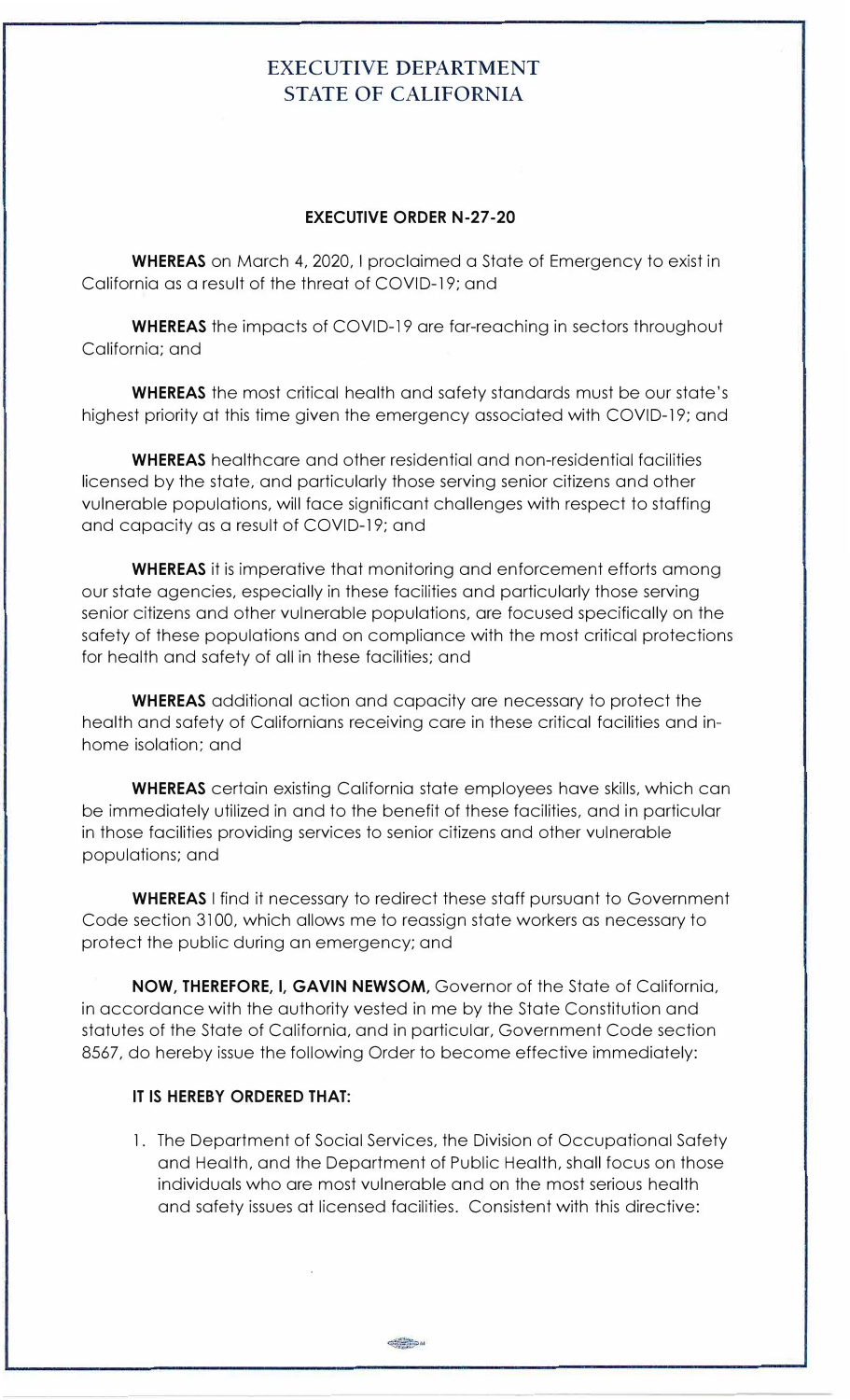- i) licensing and enforcement staff shall focus on providing technical assistance and supporting compliance with core health and safety requirements for caregivers and the cared for;
- ii) these Departments and Division, in consultation with the Health and Human Services Agency, shall immediately identify health and community care facilities, and other sites housing populations that are particularly vulnerable to COVID-19, including but not limited to senior citizens and individuals who require assisted-living services due to chronic health conditions;
- iii) these Departments and Division shall redirect resources to facilities identified pursuant to (ii) of this section;
- iv) staff from these Departments and Division shall have primary focus on providing technical assistance and support to have maximum effect to address the risk of COVID-19;
- v) consistent with these requirements, staff shall focus enforcement activities where there are allegations of the most serious violations impacting health and safety.
- 2. The Health and Human Services Agency shall develop alternatives, in consultation with counties and representatives of labor organizations and consumers, to leverage the in home supportive services programs, the adult protective services programs, the area agencies on aging and regional centers, and other programs to support the home isolation of vulnerable Californians, including seniors and those with serious chronic underlying health conditions.
- 3. To address increased demand for healthcare workers and first responders, Emergency Medical Services Authority, Department of Social Services, and the Department of Public Health shall authorize first responders, health and human services care providers and workers who are asymptomatic to continue working during the period of this emergency, subject to those responders, providers, and workers taking precautions to prevent transmission.

IT **IS FURTHER ORDERED** that as soon as hereafter possible, this Order be filed in the Office of the Secretary of State and that widespread publicity and notice be given of this Order.